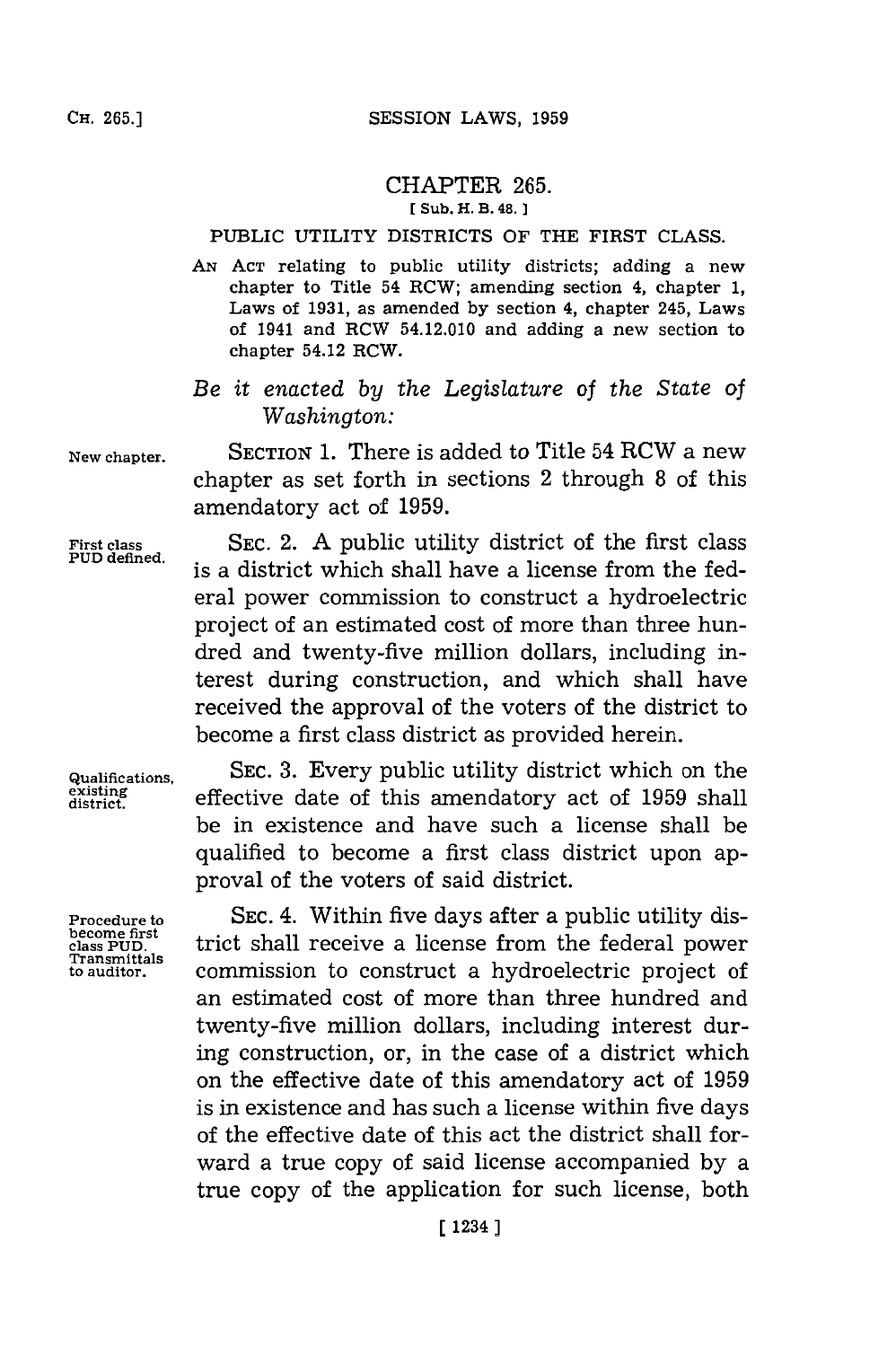**CH. 265.]**

certified **by** the secretary of the district, to the county auditor of the county wherein said district is located.

**SEC. 5. A** public utility district having a license **voter** which entitles it to become a first class district shall Ballot form, be so classified only by approval of the qualified voters of the district. Such approval shall be **by** an election upon petition as hereinafter provided. In submitting the question to the voters for their approval or rejection, the proposition shall be expressed on the ballot in substantially the following terms:

Shall Public Utility District No. ............ be reclassified a First Class District for the purpose of increasing the number of commissioners to five **......... YES** III Shall Public Utility District No. ............. be reclassified a First Class District for the purpose of increasing the num-

ber of commissioners to five **.......... NO** L-I Should a majority of the voters voting on the question approve the proposition, the district shall be declared a first class district upon the completion of the canvass of the election returns.

SEC. 6. The question of reclassification of a pub-<br>utility district as a first class public utility dis-<br>perition for-<br>t shall be submitted to the voters only upon  $\frac{\text{certicate of}}{\text{surface}}$ <br>and a netition with the county auditor o lic utility district as a first class public utility district shall be submitted to the voters only upon filing a petition with the county auditor of the county  $\frac{da}{dt}$ . in which said district is located, identifying the district **by** number and praying that an election be held to determine whether it shall become a first class district. The petition must be signed **by** a number of qualified voters of the district equal to at least ten percent of the number of voters in the district who voted at the last general election. In addition to the signature of the voter, the petition must indicate each signer's residence address and further indicate whether he is registered in a precinct in an unincorporated area or a precinct in an incorporated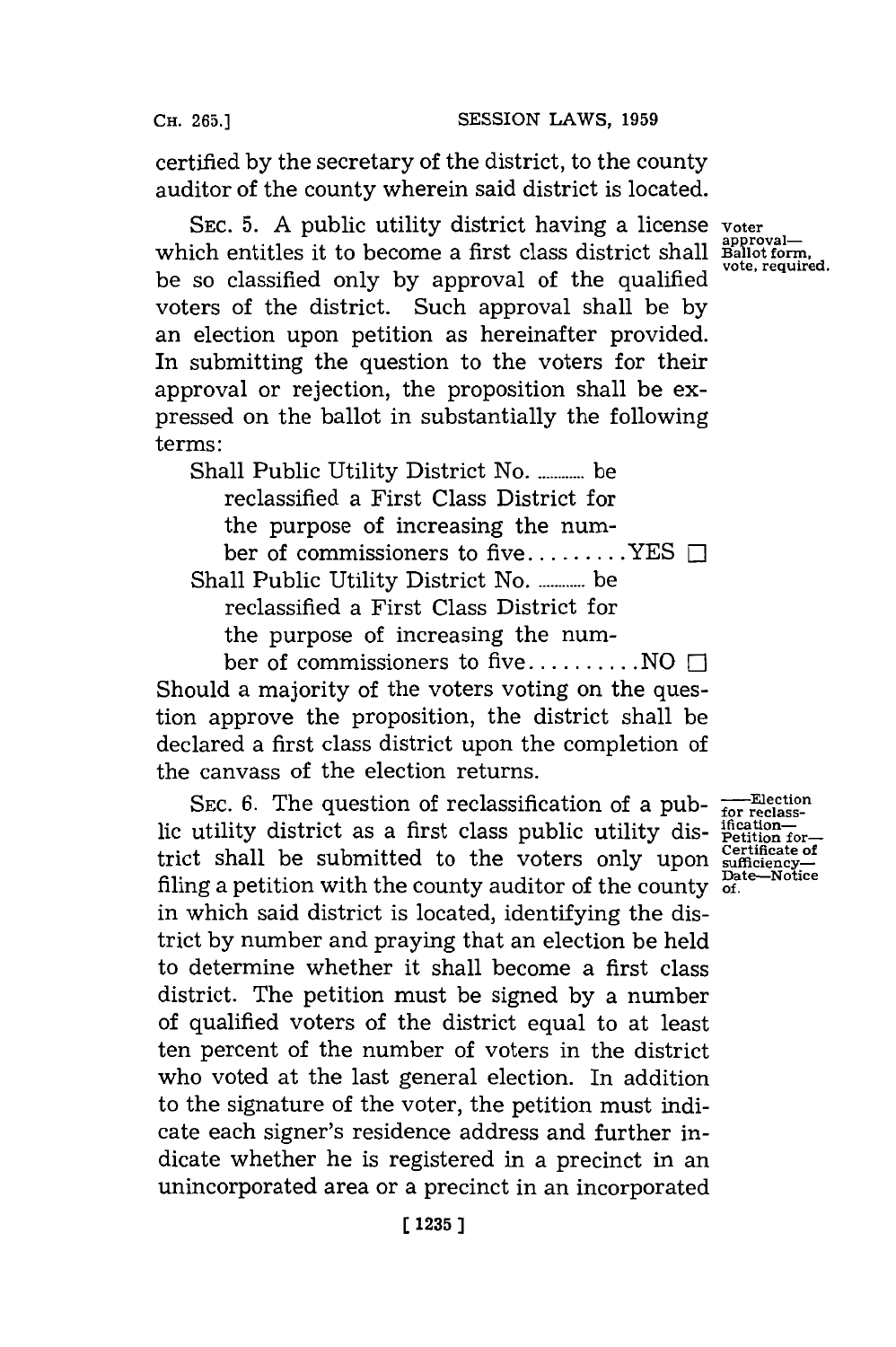**CH. 265.]**

area and if the latter, give the name of the city or town wherein he is registered. Said petition shall be presented to the county auditor for verification of the validity of the signatures. Within thirty days after receipt of the petition, the county auditor, in conjunction with the city clerks of the incorporated areas in which any signer is registered, shall determine the sufficiency of the petition. If the petition is found insufficient, the person who filed the same shall be notified **by** mail and he shall have an additional fifteen days from the date of mailing such notice within which to submit additional signatures, and the county auditor shall have an additional thirty days after the submission of such additional signatures to determine the validity of the entire petition. No signature may be withdrawn after the petition has been filed. If the petition, including these additional signatures if any, is found sufficient, the county auditor shall certify such fact to the public utility district and if the commissioners of the public utility district have theretofore certified to the county auditor the elegibility of the district for reclassification as provided in this act, the county auditor shall submit to the voters of the district the question of whether the district shall become a first class district. Such election shall be held on a date fixed **by** the county auditor which date shall be not more than one hundred twenty days after the date on which he certified the sufficiency of the petition. Notice of any election on the question shall be given in the manner prescribed for notice of an election on the formation of a public utility district.

**into at large**

**Subdivision SEC. 7.** If the reclassification to a first class district is approved by the voters, the board of county commissioners within ten days after the results of said election are certified shall divide the public utility district into two districts of as nearly equal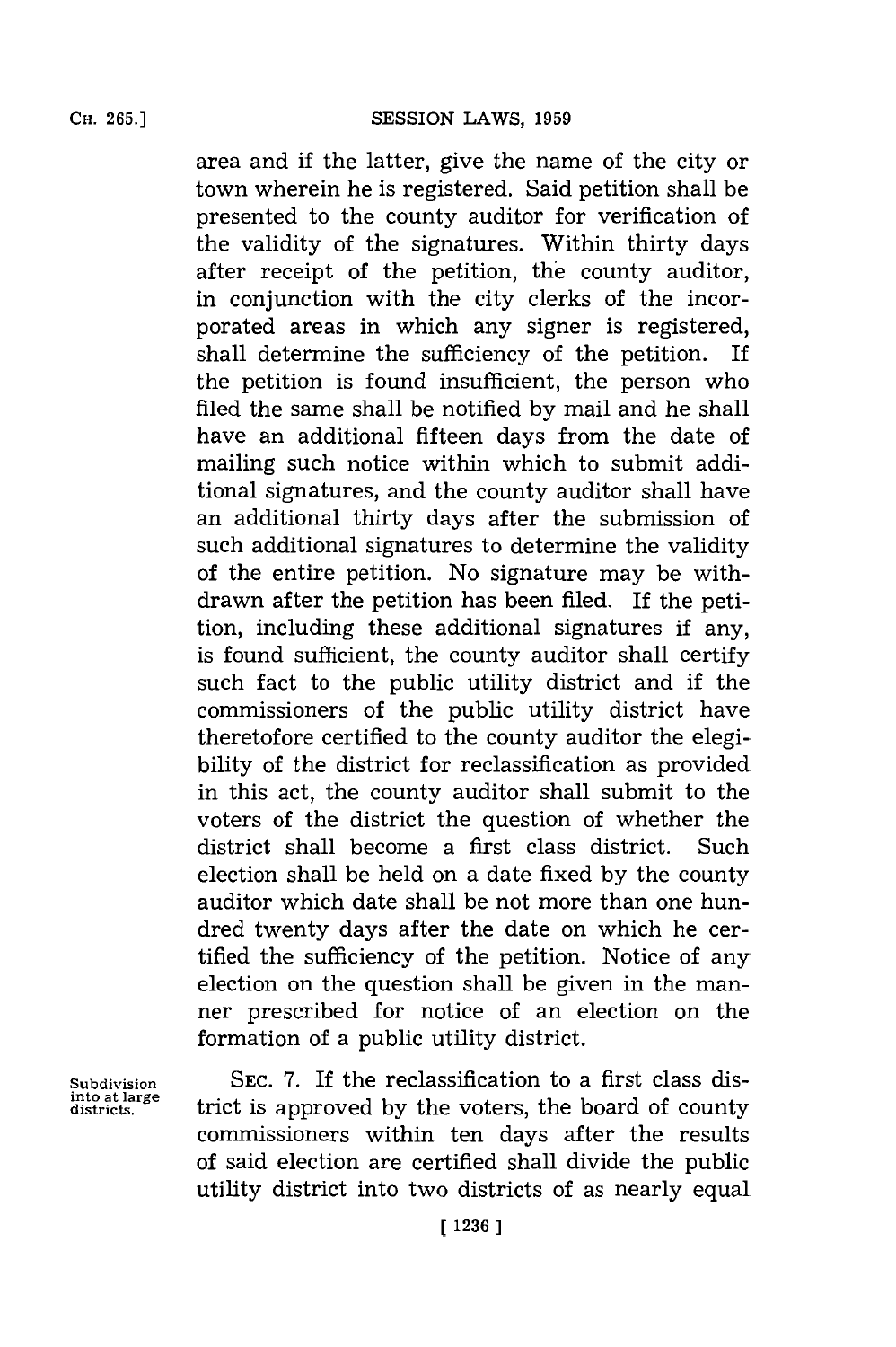population and area as possible, and shall designate such districts as At Large District **A** and At Large District B.

SEC. 8. Within thirty days after the county com- Appointing commissioners. missioners shall divide the district into two at large atlarge atlarge at the stratedistricts, the commissioners of such public utility district shall appoint one commissioner from each at large district, one to serve until the next general biennial election and one to serve until the next succeeding biennial general election. At the time of said appointments, the commissioners shall designate which new appointee shall hold the longer term.

SEC. **9.** Section 4, chapter **1,** Laws of **1931** as **RCW 54.12.010** amended **by** section 4, chapter 245, Laws of 1941, and **amended.** RCW 54.12.010 are each amended to read as follows:

Within five days after such election, the election **Commissioners** board of the county shall canvass the returns, and **Term-District** boundarif at such election a majority of the voters voting *ies change*. upon such proposition shall vote in favor of the formation of such district, the election board shall so declare in its canvass of the returns of such election and such public utility district shall then be and become a municipal corporation of the state of Washington, and the name of such public utility district shall be Public Utility District **No.........** of **...................... County.** The powers of the public utility district shall be exercised through a commission consisting of three members in districts of the second class, and five members in districts of the first class. In all public utility districts one commissioner shall be chosen from each of the three county commissioner districts of the county in which the public utility district is located, when the public utility district is coextensive with the limits of such county. When the public utility district comprises only a portion of the county, three commissioner districts, numbered consecutively, having approximately equal population and boundaries,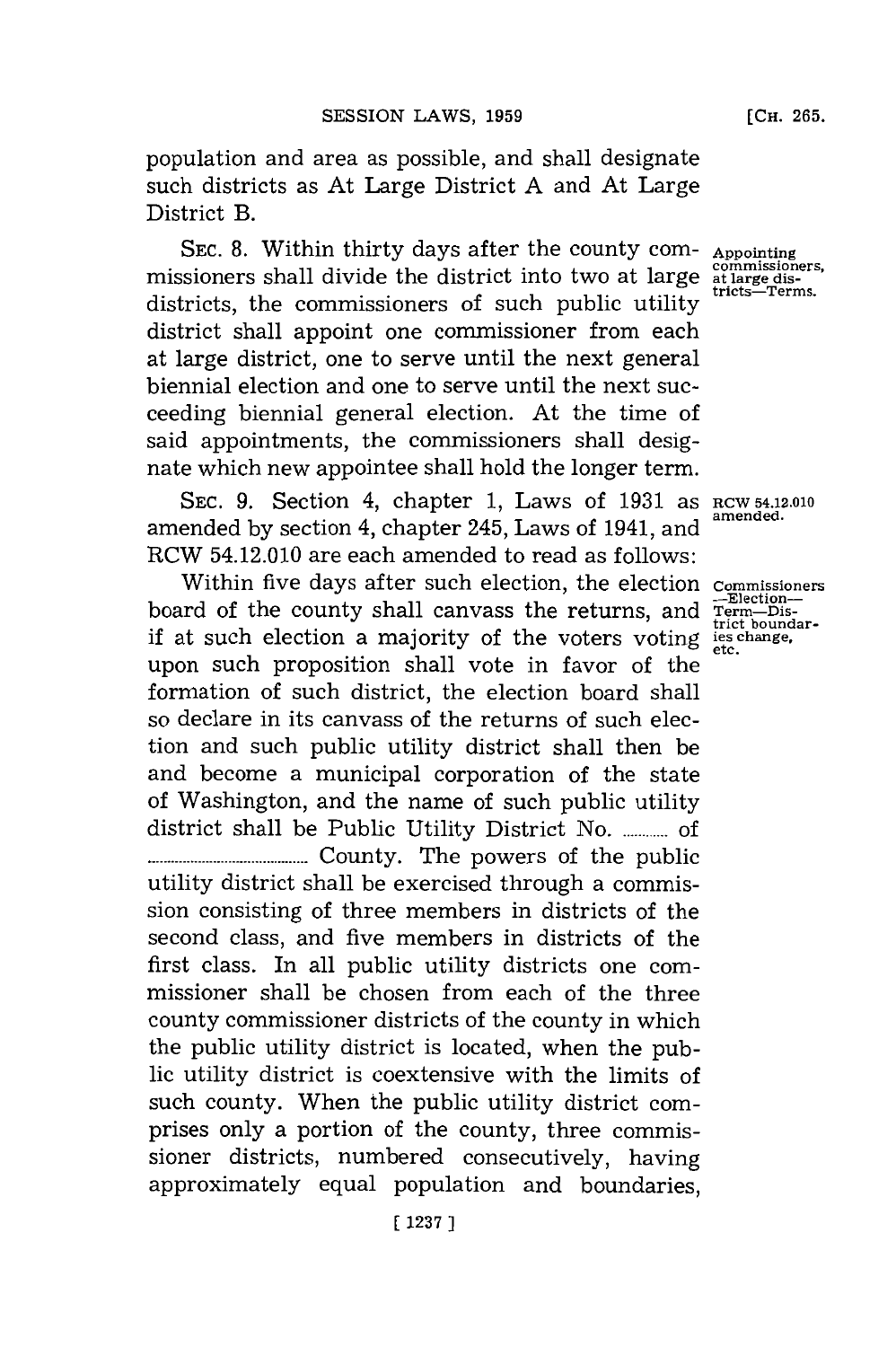**CH. 265.]**

**PUD Com-missioners-Election-Term-District boun daries change, etc.**

following ward and precinct lines, as far as practicable, shall be described in the petition for the formation of the public utility district, and one commissioner shall be elected from each of said commissioner districts. In all districts of the first class an additional commissioner at large shall be chosen from each at large district. No person shall be eligible to hold the office of public utility district commissioner unless he is a qualified voter and a free holder within such public utility district, except as hereinafter provided, of the public utility district and of the commissioner district or at large district from which he is elected.

Except as otherwise provided, the term of office of each public utility district commissioner other than the commissioners at large shall be six years, and the term of each commissioner at large shall be four years. Each term shall be computed from the first day of December following the commissioner's election. One commissioner at large and one commissioner from a commissioner district shall be elected at each biennial general election for the term of four years and six years respectively. **All** candidates shall be voted upon **by** the entire public utility district.

In any public utility district hereafter formed, three public utility district commissioners shall be elected at the same election at which the proposition is submitted to the voters as to whether such public utility district shall be formed. The commissioner residing in commissioner district number one shall hold office for the term of six years; the commissioner residing in commissioner district number two shall hold office for the term of four years; and the commissioner residing in commissioner district number three shall hold office for the term of two years. The terms of all commissioners first to be elected as above provided shall include the time intervening between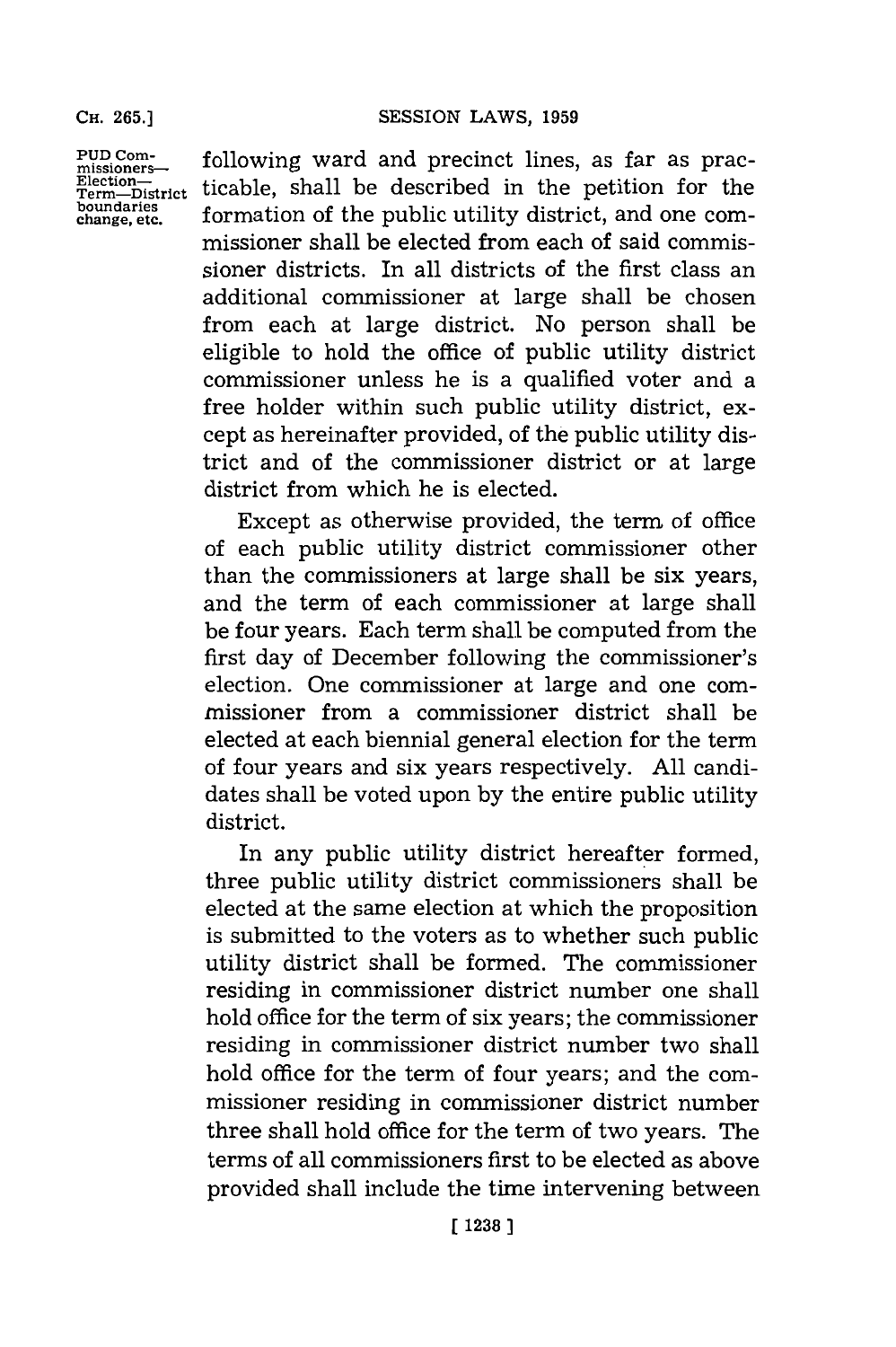the date that the results of their election are declared **PUD Com-Election-** in the canvass of returns thereof, and the date from **Term-District boundaries** which the length of their terms is computed as above **change, etc.** specified.

No election of commissioners in any public utility district, except to **fill** vacancies, shall be held until the biennial general election on the first Tuesday following the first Monday in November, 1942, at which time and thereafter such elections shall be held as herein provided. At said general election, there shall be elected two public utility district commissioners in each public utility district, one for a term of four years commencing December **1,** 1942, in such commissioner district where the public utility district commissioner resides whose successor, but for this act **[** 1941 c 245 **],** would be elected on the second Saturday in December, 1941, and one for a term commencing on the second Monday in January, 1943, and expiring December **1,** 1948, in such commissioner district where the utility district commissioner resides whose successor, but for this act [1941 c 245], would be elected on the second Saturday in December, 1942; and at the general election to be held on the first Tuesday following the first Monday in November, 1944, there shall be elected one public utility district commissioner for a term of six years commencing December **1,** 1944, in such commissioner district of each such utility district where the commissioner resides whose successor, but for this act **[** 1941 c 245 **],** would be elected on the second Saturday in December, 1943.

**All** commissioners shall hold office until their successors shall have been elected and have qualified.

**All** expenses of elections for the formation of such public utility districts shall be paid **by** the county holding such election, and such expenditure is hereby declared to be for a county purpose, and the money paid out for such purpose shall be re-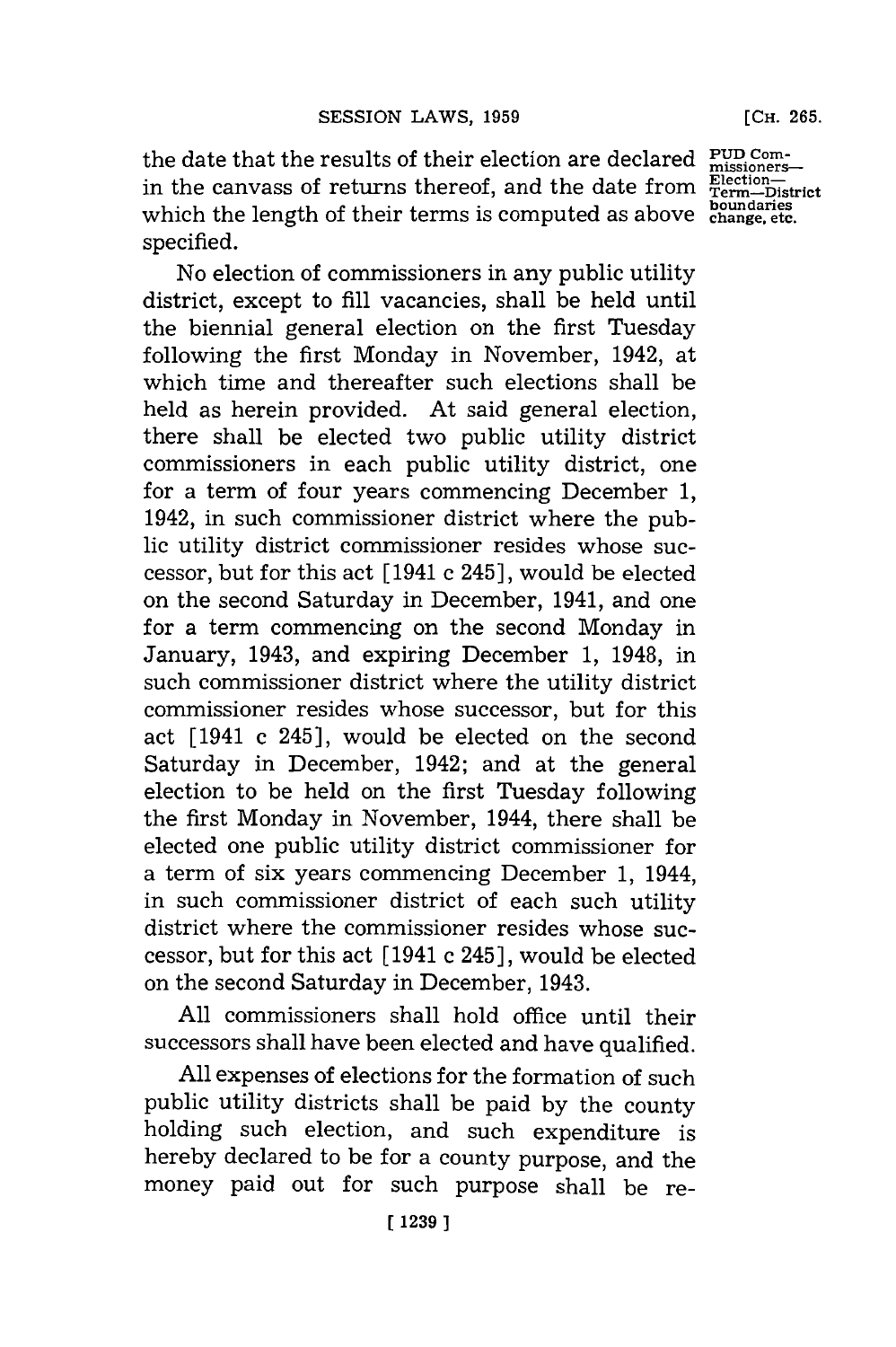misioer--paid to such county **by** the public utility district, **Term-District** if formed. Nominations for public utility district Term—District **II** TOTHEQ: **MOMITIALIONS** FOR PODITY GISHA<br>**boundaries** commissioners shall be by petition signed by on hundred qualified electors of the public utility district to be filed in the office of the county auditor not more than sixty days, and not less than forty-five days prior to the day of such election: *Provided, however,* That in any public utility district having a population of less than four thousand, such nominating petition shall be signed **by** a number of qualified electors equaling ten percent or more of the qualified electors of the public utility district. The petition shall state whether the nomination is for a commissioner from a particular commissioner district or for a commissioner at large and shall state the district; otherwise it shall be void. **A** vacancy in the office of public utility district commissioner shall occur **by** death, resignation, removal, conviction of a felony, nonattendance at meetings of the public utility district commission for a period of sixty days unless excused **by** the public utility district commission, **by** any statutory disqualification, or **by** any permanent disability preventing the proper discharge of his duty. In the event of a vacancy in said office, such vacancy shall be filled at the next general election, the vacancy in the interim to be filled **by** appointment **by** the remaining commissioners. If more than one vacancy exists at the same time in a district of the second class, or more than two in a district of the first class, a special election shall be called **by** the county election board upon the request of the remainder, or, that failing, **by** the county election board, such election to be held not more than forty days after the occurring of such vacancies.

> **A** majority of the persons holding the office of public utility district commissioner at any time shall constitute a quorum of the commission for the trans